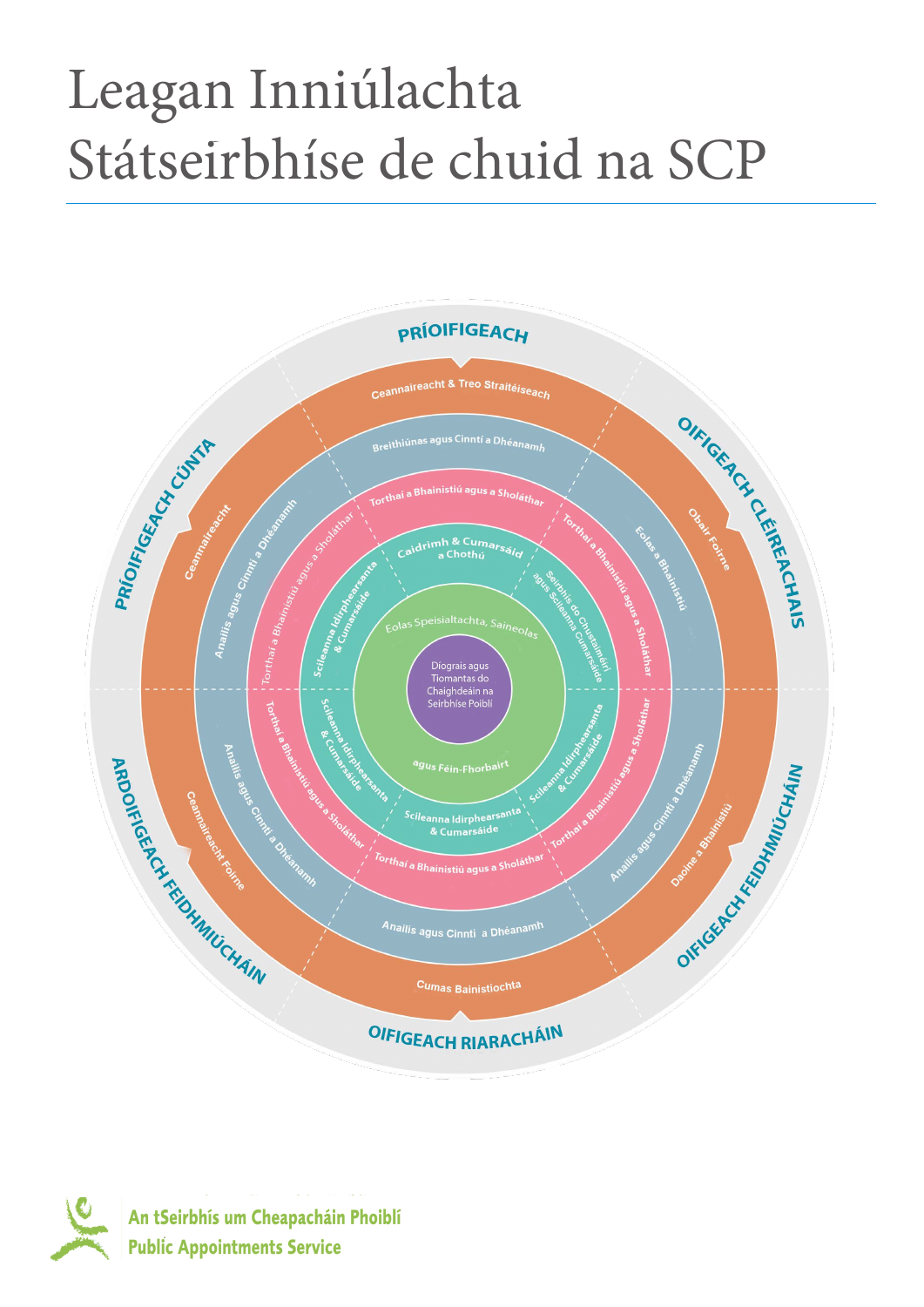## Inniúlachta do Leibhéal an Oifigigh Riaracháin i Státseirbhís na hÉireann

## OIFIGEACH RIARACHÁIN

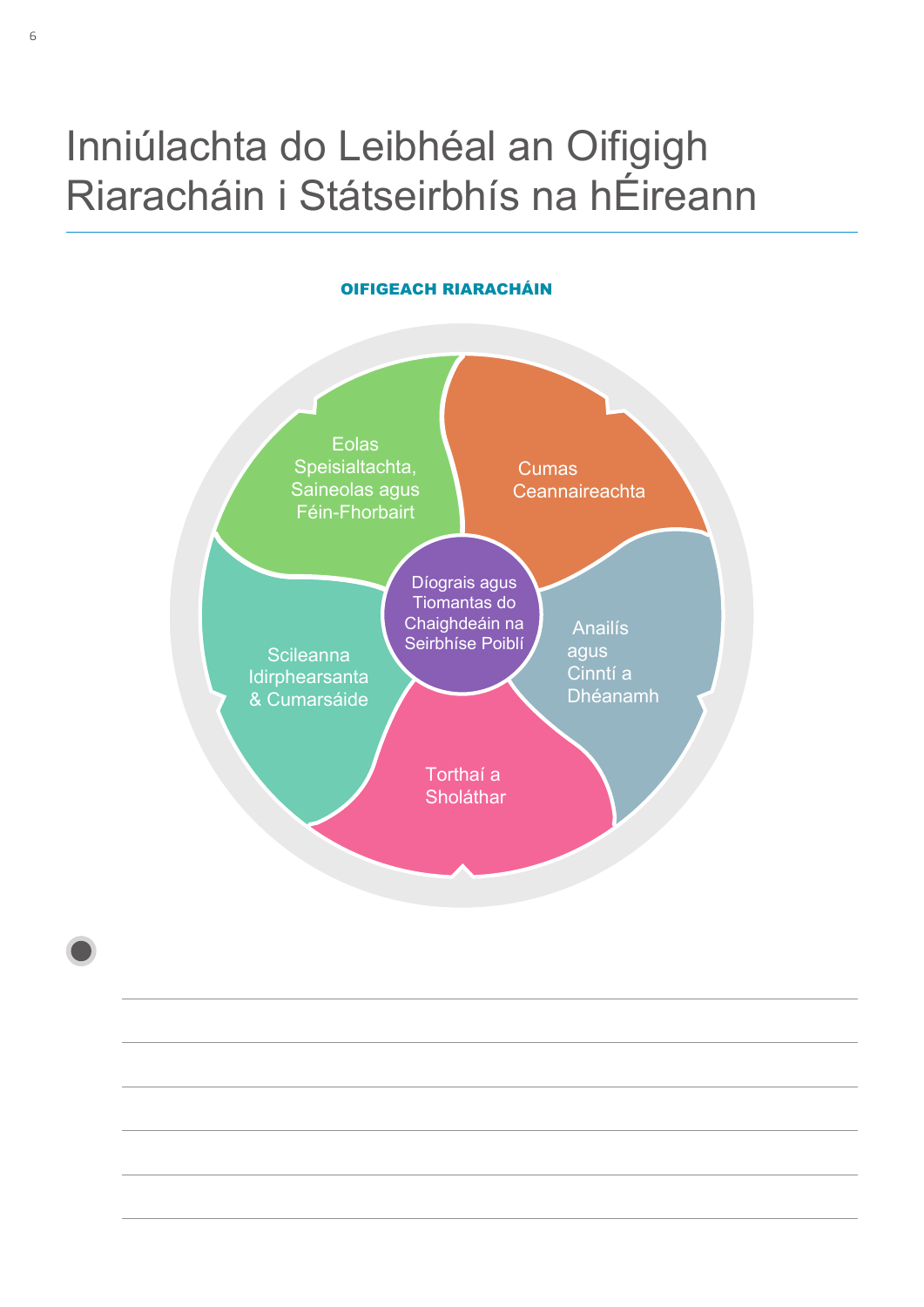

7

## Inniúlachtaí do Leibhéal Oifigeach Riaracháin

Táscairí Feidhmíochta Éifeachtacha

| Cumas<br>Ceannaireachta                                                | Solúbtha agus toilteanach athrú, agus cur go dearfach le hathruithe a chur i bhfeidhm                                                                                                                     |
|------------------------------------------------------------------------|-----------------------------------------------------------------------------------------------------------------------------------------------------------------------------------------------------------|
|                                                                        | Cuireann le forbairtí beartais ina réimse féin agus sa Roinn/Eagraíocht i gcoitinne                                                                                                                       |
|                                                                        | Déanann iarracht tuiscint a chur ar na himpleachtaí a bhaineann le seasamh áirithe a ghlacadh ar<br>cheisteanna agus conas is féidir tabhairt faoi spleáchas idir a chéile ar shlí loighciúil agus seasta |
|                                                                        | Baineann an obair is fearr as an fhoireann, spreagann freagracht, tugann tacaíocht agus oibríonn go héifeachtach le daoine eile                                                                           |
|                                                                        | Bíonn tuairim aige/aici faoi cheisteanna a cheaptar atá tábhachtach agus cuireann go gníomhach le réimsí éagsúla                                                                                          |
| <b>Anailís &amp; Cinntí</b><br>a Dhéanamh                              | Cumas maidir le hanailís agus forbairt a dhéanamh ar bheartas, ceistíonn na tuairimí atá i bhfeidhm<br>agus oscailte ó thaobh tuairimí                                                                    |
|                                                                        | In ann tuiscint a chur ar cheisteanna casta gan mhoill, tuigeann an t-eolas/sonraí cuí (scríofa agus béil) gan mhoill                                                                                     |
|                                                                        | Úsáideann sonraí uimhriúla go cliste chun tuiscint a fháil agus measúnú a dhéanamh ar cheisteanna gnó                                                                                                     |
|                                                                        | Aithníonn téamaí agus treochtaí tábhachtacha i bhfoinsí éagsúla eolais, agus tuairimí stuama agus<br>cothroma a bhaint as                                                                                 |
|                                                                        | Tuigeann sé/sí na torthaí loighciúla a tharlaíonn mar gheall ar sheasamh áirithe a ghlacadh ar cheisteanna                                                                                                |
|                                                                        | Ta sé/sí seiftiúil agus cruthaitheach agus ceapann sé/sí modhanna nuálacha chun fadhbanna a réiteach agus cinntí a dhéanamh                                                                               |
| Torthaí a<br>Sholáthar                                                 | Freagrach go pearsanta as aidhmeanna/spriocanna comhaontaithe agus baineann iad amach                                                                                                                     |
|                                                                        | Déanann bainistíocht agus cuireann tionscadail éagsúla agus gníomhaíochtaí oibre chun cinn go rathúil                                                                                                     |
|                                                                        | Déanann meastachán cruinn ama faoi thionscadail agus déanann bainistíocht éifeachtach ar do cuid<br>ama féin, bítear ag faire maidir le fadhbanna agus déantar plean chun déileáil leo                    |
|                                                                        | Dírithe ar riachtanais na gcustaiméirí a shásamh i gcónaí                                                                                                                                                 |
|                                                                        | Cinntíonn go bhfuil an obair ar fad ar ardchaighdeán agus éifeachtach                                                                                                                                     |
|                                                                        | Úsáideann acmhainní go héifeachtach agus i gcónaí ag iarraidh na próisis a fheabhsú                                                                                                                       |
| <b>Scileanna</b><br>Idirphearsanta<br>& Cumarsáide                     | Déanann cumarsáid go soiléir, go loighciúil agus go mealltach ó bhéal agus i scríbhinn                                                                                                                    |
|                                                                        | In ann éisteach go héifeachtach agus comhrá sa dá threo a fhorbairt gan mhoill                                                                                                                            |
|                                                                        | Dírithe ar riachtanais na gcustaiméirí inmheánacha agus seachtracha a shásamh i gcónaí                                                                                                                    |
|                                                                        | Tionchar a chur ar dhaoine eile chun beart a dhéanamh                                                                                                                                                     |
|                                                                        | Oibríonn chun tuiscint a chothú le daoine eile chun gur féidir oibriú i gcomhar le daoine eile                                                                                                            |
|                                                                        | Oibríonn go héifeachtach                                                                                                                                                                                  |
| Eolas<br>Speisialtachta,<br>Saineolas agus<br>Féin-fhorbairt           | Tuigeann go soiléir ról, spriocanna agus aidhmeanna agus conas a oireann siad d'obair an aonaid<br>agus na Roinne/ na hEagraíochta.                                                                       |
|                                                                        | Forbraíonn an saineolas atá riachtanach chun an ról a chomhlíonadh ar ardchaighdeán agus roinneann é le daoine eile                                                                                       |
|                                                                        | ·Tá sé/sí gníomhach faoi bheith ar an eolas faoi cheisteanna agus faoi fhorbairtí tábhachtacha a<br>chuirfeadh isteach ar a réimse féin, an Roinn agus/nó an tseirbhís phoiblí i gcoitinne                |
|                                                                        | Déanann athbhreithniú rialta ar a c(h) oibre féin agus tugann aidhmeanna agus spriocanna dúshlánacha dó/di féin                                                                                           |
|                                                                        | Tá saineolas suntasach aige/aici ina réimse féin a aithníonn agus a úsáideann comhghleacaithe                                                                                                             |
| Fuinneamh<br>agus<br>Tiomantas do<br>Caighdeáin<br>Seirbhíse<br>Poiblí | A bheith tiomanta ar fheidhmiú go leanúnach ar ardchaighdeán                                                                                                                                              |
|                                                                        | Déanann tréan-iarracht faoi bhrú agus ní chuireann cáineadh nó dul ar gcúl ag an obair isteach air/uirthi                                                                                                 |
|                                                                        | Léiríonn sár-nuálaíocht, tógann ceannasaíocht ar thionscadail agus léiríonn féin-chumas                                                                                                                   |
|                                                                        | ITá sé/sí ionraic go pearsanta agus is féidir brath air/uirthi                                                                                                                                            |
|                                                                        | Tugann tús áite don saoránach i ngach próiseas agus córas                                                                                                                                                 |
|                                                                        | lompraíonn sé/sí féin go hionraic agus go heiticiúil                                                                                                                                                      |